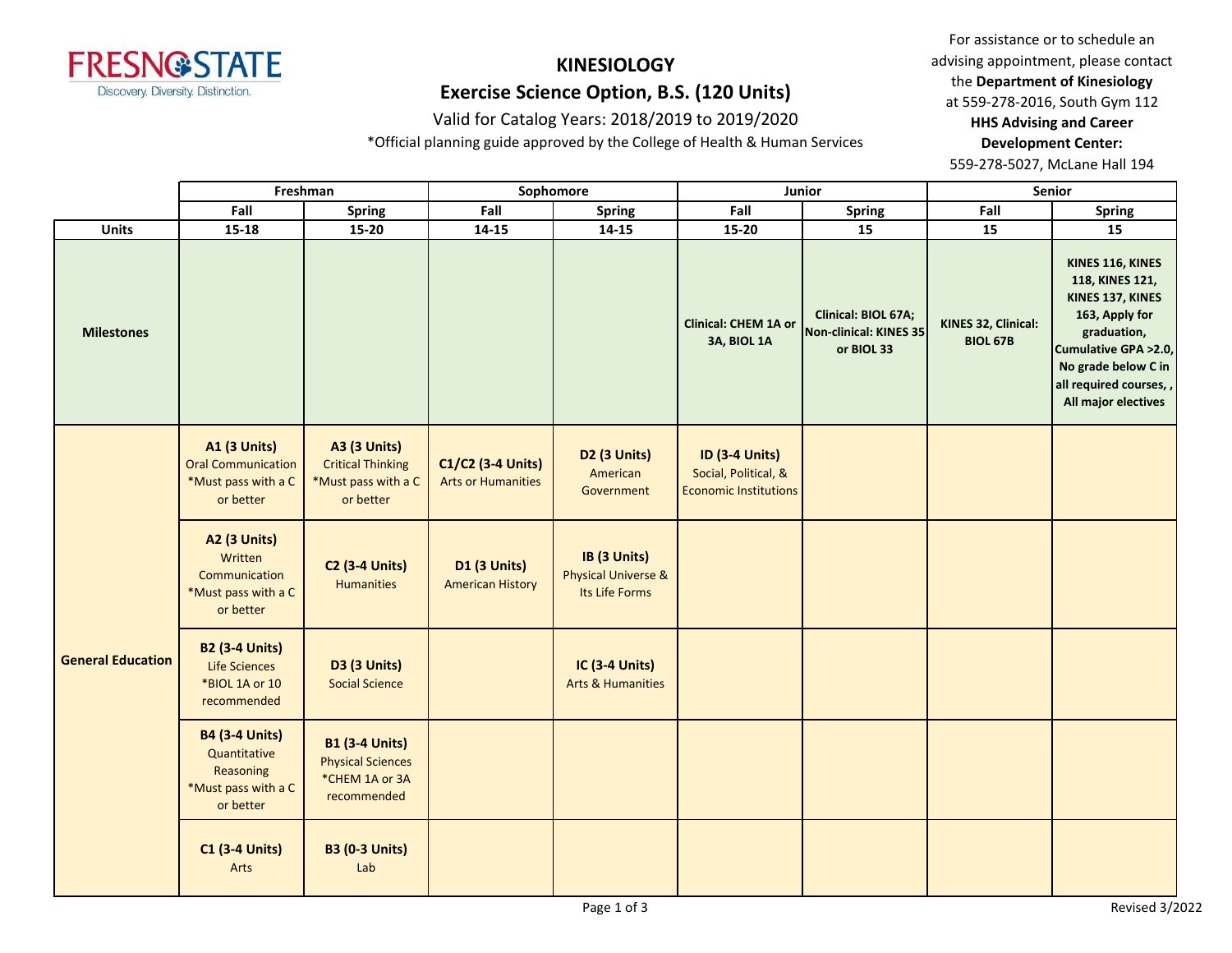

# **KINESIOLOGY**

# **Exercise Science Option, B.S. (120 Units)**

## Valid for Catalog Years: 2018/2019 to 2019/2020

\*Official planning guide approved by the College of Health & Human Services

For assistance or to schedule an advising appointment, please contact the **Department of Kinesiology** at 559-278-2016, South Gym 112 **HHS Advising and Career** 

#### **Development Center:**

|              | Freshman  |                             |                                                                                                                                                                                           | Sophomore                                                                                                                             |                                                                                                                                   | Junior                                                               |                                                                                                   | Senior                                                                                                             |
|--------------|-----------|-----------------------------|-------------------------------------------------------------------------------------------------------------------------------------------------------------------------------------------|---------------------------------------------------------------------------------------------------------------------------------------|-----------------------------------------------------------------------------------------------------------------------------------|----------------------------------------------------------------------|---------------------------------------------------------------------------------------------------|--------------------------------------------------------------------------------------------------------------------|
|              | Fall      | <b>Spring</b>               | Fall                                                                                                                                                                                      | <b>Spring</b>                                                                                                                         | Fall                                                                                                                              | <b>Spring</b>                                                        | Fall                                                                                              | <b>Spring</b>                                                                                                      |
| <b>Units</b> | $15 - 18$ | 15-20                       | 14-15                                                                                                                                                                                     | $14 - 15$                                                                                                                             | 15-20                                                                                                                             | 15                                                                   | 15                                                                                                | 15                                                                                                                 |
|              |           | <b>KINES 1</b><br>(3 Units) | <b>GE Area E</b><br><b>KINES 32 &amp;</b><br><b>KAC Course</b><br>(3 Units)<br>Lifelong<br>Understanding & Self<br>Development                                                            | <b>BIOL 67B</b><br>(4 Units)<br>[Pre-Req: BIOL 67A (C<br>or better)]<br>*Not open to<br>students with credit<br>in BIOL 33, 64, or 65 | KINES 33<br>(3 Units)                                                                                                             | <b>KINES 121</b><br>(3 Units)<br>[Pre-Req: KINES 32]                 | <b>KINES 137</b><br>(3 Units)<br>[Pre-Req: BIOL 64 or<br>PHTH 119]                                | <b>KINES 165</b><br>(3 Units)<br>[Pre-Req: May be<br>taken concurrently:<br><b>KINES 118; KINES 116</b><br>or 137] |
| <b>Major</b> |           |                             | <b>BIOL 67A</b><br>(4 Units)<br>[C or better in BIOL 20]<br>or BIOL 1A & CHEM<br>1A (or CHEM 3A if<br>allowed by major)]<br>*Not open to<br>students with credit<br>in BIOL 33, 64, or 65 | <b>KAC Course</b><br>$(1$ Unit)<br>or<br><b>ATHL 100</b><br>$(1$ Unit)<br>[Pre-Req: Enrolled in<br>a varsity team sport]              | <b>KINES 116</b><br>(3 Units)<br>[Pre-Req: KINES 35,<br>BIOL 33, BIOL 64,<br>PHTH 119, or PHTH<br>125]                            | <b>KINES Elective</b>                                                | <b>KINES 119</b><br>(3 Units)<br>[Pre-Req: KINES 118<br>(may be taken<br>concurrently)]           | <b>KINES 167</b><br>(3 Units)<br>[Pre-Req: May be<br>taken concurrently:<br>KINES 116, 118]                        |
|              |           |                             | <b>KAC Course</b><br>$(1$ Unit)<br>or<br><b>ATHL 100</b><br>$(1$ Unit)<br>[Pre-Req: Enrolled in<br>a varsity team sport]                                                                  |                                                                                                                                       | <b>KINES 118</b><br>(3 Units)<br>[Pre-Req: KINES 35,<br><b>BIOL 33, (BIOL 64 &amp;</b><br>65), or (PHTH 119 &<br><b>BIOL 65)]</b> | <b>KINES Elective</b>                                                | <b>KINES 163</b><br>(3 Units)<br>[Pre-Req: KINES 32;<br>KINES 118 (may be<br>taken concurrently)] | <b>KINES Elective</b>                                                                                              |
|              |           |                             |                                                                                                                                                                                           |                                                                                                                                       |                                                                                                                                   | <b>KINES 109</b><br>(3 Units)<br>or<br><b>KINES 110</b><br>(3 Units) | <b>KINES Elective</b>                                                                             | <b>KINES Elective</b>                                                                                              |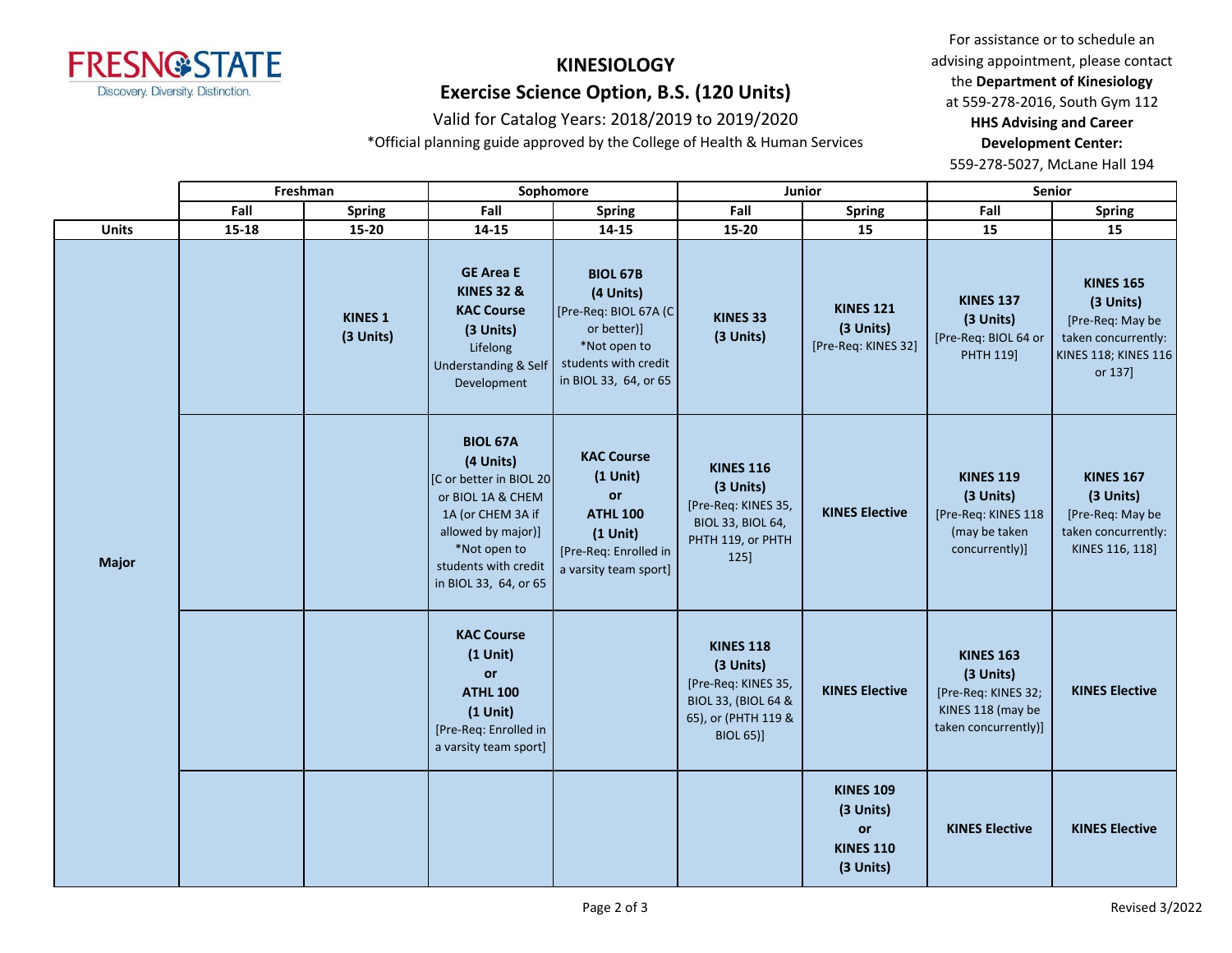

# **KINESIOLOGY**

# **Exercise Science Option, B.S. (120 Units)**

## Valid for Catalog Years: 2018/2019 to 2019/2020

\*Official planning guide approved by the College of Health & Human Services

For assistance or to schedule an advising appointment, please contact the **Department of Kinesiology** at 559-278-2016, South Gym 112 **HHS Advising and Career Development Center:** 

559-278-5027, McLane Hall 194

|                                   |       | Freshman      |       | Sophomore     |                                                                                                               | Junior                | Senior                |                       |
|-----------------------------------|-------|---------------|-------|---------------|---------------------------------------------------------------------------------------------------------------|-----------------------|-----------------------|-----------------------|
|                                   | Fall  | <b>Spring</b> | Fall  | <b>Spring</b> | Fall                                                                                                          | <b>Spring</b>         | Fall                  | Spring                |
| <b>Units</b>                      | 15-18 | 15-20         | 14-15 | 14-15         | 15-20                                                                                                         | 15                    | 15                    | 15                    |
| Major                             |       |               |       |               |                                                                                                               | <b>KINES Elective</b> | <b>KINES Elective</b> | <b>KINES Elective</b> |
| Additional                        |       |               |       |               | <b>UDWS (0-4 Units)</b><br>*Upper Division<br>Writing Exam OR "W"<br>Course (must pass<br>with a C or better) |                       |                       |                       |
| Graduation<br><b>Requirements</b> |       |               |       |               | MI<br>(3 Units)<br>Multicultural/<br>International                                                            |                       |                       |                       |

#### **FOOTNOTES:**

**Prerequisites/Corequisites:** Other restrictions may apply. Please see your course catalog for detailed prerequisite/corequisite requirements.

Grade Requirements: CR/NC grading is not permitted in courses for the Kinesiology major, except in those courses which are designated CR/NC grading only. A grade of C or higher in all required coursework is necessary for successful completion of the major. Any course required as a prerequisite must be completed with a grade of C or better before registration in the subsequent course. Exercise Science students who fail a course (D or F) in the Kinesiology core may retake the class for a second time. If they earn a failing grade (D or F) a second time, they will not be allowed to petition to repeat the course for a third time. These students will not be able to complete the Kinesiology - Exercise Science Option requirements and will be required to declare a new major.

General Education: Units in this area may be used toward a minor (see departmental minors) or supplemental credential. Consult the appropriate department chair, program coordinator, or faculty adviser for further information.

Electives (0-2 units): Units in this area may be used toward a double major or minor. Students must earn a minimum of 120 units total to graduate. The number of required elective units may vary, depending on the amount of units earned from major and GE courses.

**KINES Electives (24 units):** See course catalog for a list of approved KINES Electives for the Kinesiology - Exercise Science Option.

**Upper Division Writing Skills requirement (UDWS):** All undergraduate students must demonstrate competency in writing skills by passing the Upper Division Writing Exam (UDWE) or by obtaining a C or better in an approved upper division writing course, identified by the letter "W."

Substitutions: If substitutions/exceptions/waivers are made for any major courses that also meet GE and/or the Multicultural/International graduation requirement, the student is responsible for completing additional courses to satisfy the respective areas (GE and/or MI). This also includes the upperdivision writing requirement.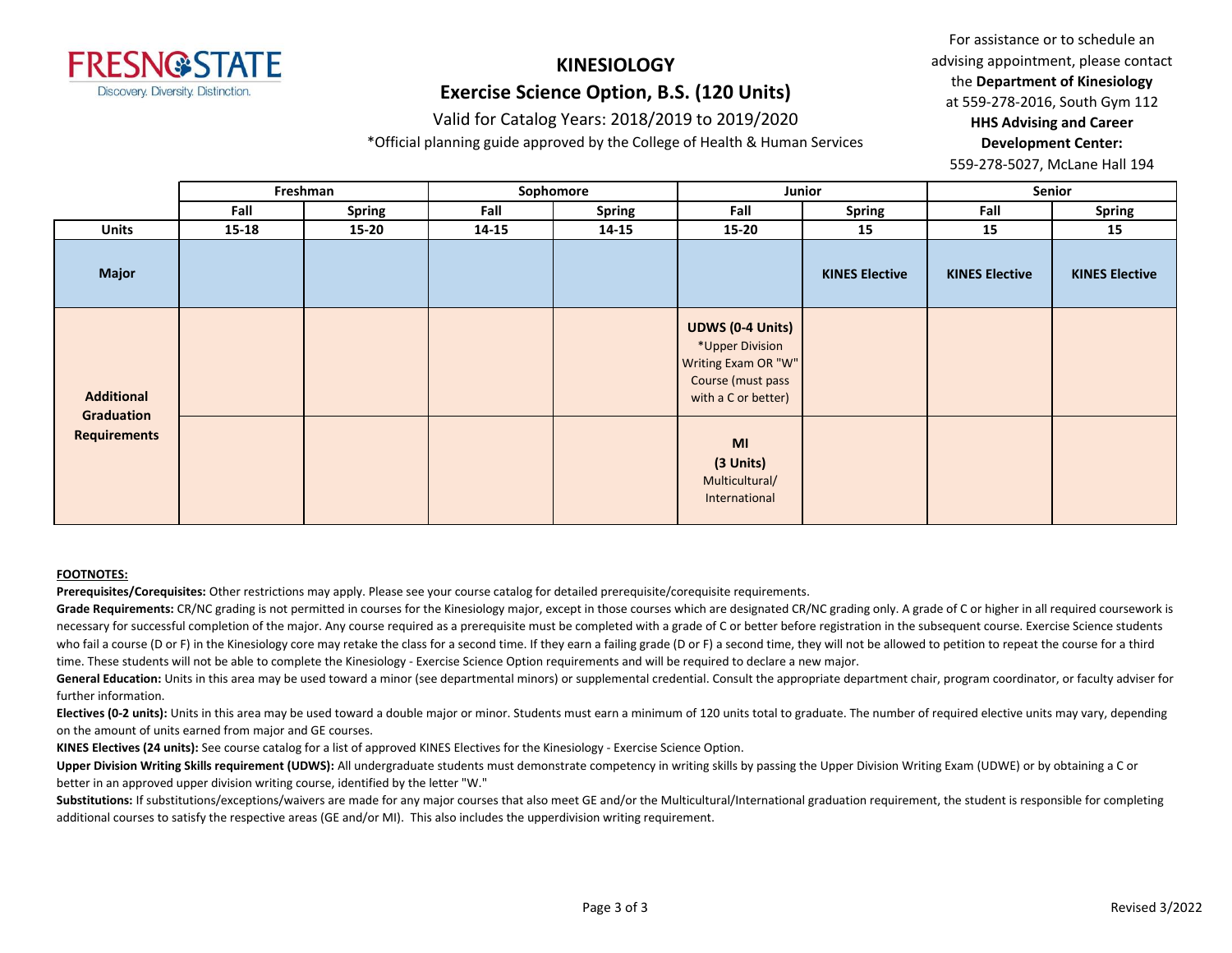

# **KINESIOLOGY Exercise Science Option, B.S. (120 Units)**

### Valid for Catalog Years: 2016/2017 to 2017/2018

\*Official planning guide approved by the College of Health & Human Services

For assistance or to schedule an advising appointment, please contact the **Department of Kinesiology** at 559-278-2016, South Gym 112 **HHS Advising and Career Development Center:** 

|                             | Freshman                                                                               |                                                                                     | Sophomore                                      |                                                                  | Junior                                                                        |                                                             |                                        | <b>Senior</b>                                                                                                                                                                             |
|-----------------------------|----------------------------------------------------------------------------------------|-------------------------------------------------------------------------------------|------------------------------------------------|------------------------------------------------------------------|-------------------------------------------------------------------------------|-------------------------------------------------------------|----------------------------------------|-------------------------------------------------------------------------------------------------------------------------------------------------------------------------------------------|
|                             | Fall                                                                                   | <b>Spring</b>                                                                       | Fall                                           | <b>Spring</b>                                                    | Fall                                                                          | <b>Spring</b>                                               | Fall                                   | <b>Spring</b>                                                                                                                                                                             |
| <b>Units</b>                | $15 - 18$                                                                              | $15 - 20$                                                                           | $14 - 15$                                      | $14 - 15$                                                        | $15 - 20$                                                                     | 15                                                          | 15                                     | 15                                                                                                                                                                                        |
| <b>Milestones</b>           |                                                                                        |                                                                                     |                                                |                                                                  | Clinical: CHEM 1A or 3A,<br><b>BIOL 1A</b>                                    | Clinical: BIOL 67A;<br>Non-clinical: KINES 35<br>or BIOL 33 | KINES 32, Clinical:<br><b>BIOL 67B</b> | KINES 116, KINES<br>118, KINES 121,<br>KINES 137, KINES<br>163, Apply for<br>graduation,<br>Cumulative GPA > 2.0,<br>No grade below C in<br>all required courses,,<br>All major electives |
| General<br><b>Education</b> | <b>A1 (3 Units)</b><br><b>Oral Communication</b><br>*Must pass with a C<br>or better   | <b>A3 (3 Units)</b><br><b>Critical Thinking</b><br>*Must pass with a C<br>or better | C1/C2 (3-4 Units)<br><b>Arts or Humanities</b> | D <sub>2</sub> (3 Units)<br>American<br>Government               | <b>ID (3-4 Units)</b><br>Social, Political, &<br><b>Economic Institutions</b> |                                                             |                                        |                                                                                                                                                                                           |
|                             | <b>A2 (3 Units)</b><br>Written<br>Communication<br>*Must pass with a C<br>or better    | <b>C2 (3-4 Units)</b><br><b>Humanities</b>                                          | D1 (3 Units)<br><b>American History</b>        | IB (3 Units)<br><b>Physical Universe &amp;</b><br>Its Life Forms | MI (3 Units)<br>Multicultural/Internation<br>al                               |                                                             |                                        |                                                                                                                                                                                           |
|                             | <b>B2 (3-4 Units)</b><br>Life Sciences<br>*BIOL 1A or 10<br>recommended                | <b>D3 (3 Units)</b><br><b>Social Science</b>                                        |                                                | <b>IC (3-4 Units)</b><br><b>Arts &amp; Humanities</b>            |                                                                               |                                                             |                                        |                                                                                                                                                                                           |
|                             | <b>B4 (3-4 Units)</b><br>Quantitative<br>Reasoning<br>*Must pass with a C<br>or better | <b>B1 (3-4 Units)</b><br><b>Physical Sciences</b><br>*CHEM 1A or 3A<br>recommended  |                                                |                                                                  |                                                                               |                                                             |                                        |                                                                                                                                                                                           |
|                             | <b>C1 (3-4 Units)</b><br>Arts                                                          | <b>B3 (0-3 Units)</b><br>Lab                                                        |                                                |                                                                  |                                                                               |                                                             |                                        |                                                                                                                                                                                           |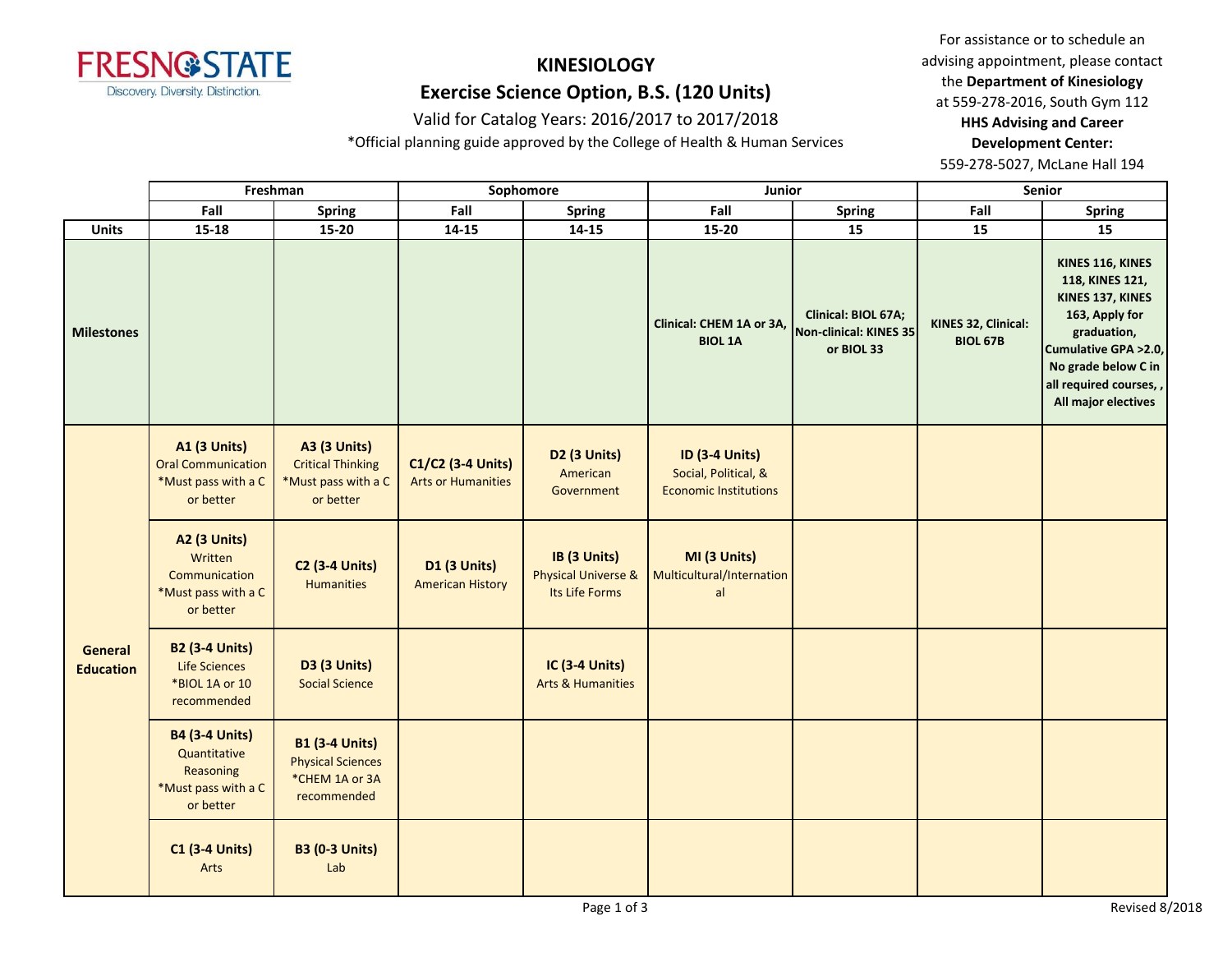

# **KINESIOLOGY Exercise Science Option, B.S. (120 Units)**

### Valid for Catalog Years: 2016/2017 to 2017/2018

\*Official planning guide approved by the College of Health & Human Services

For assistance or to schedule an advising appointment, please contact the **Department of Kinesiology** at 559-278-2016, South Gym 112 **HHS Advising and Career Development Center:** 

|              |       | Freshman                    |                                                                                                                                                                                          | Sophomore                                                                                                                             | Junior                                                                                                       |                                                                             |                                                                                                   | <b>Senior</b>                                                                                               |
|--------------|-------|-----------------------------|------------------------------------------------------------------------------------------------------------------------------------------------------------------------------------------|---------------------------------------------------------------------------------------------------------------------------------------|--------------------------------------------------------------------------------------------------------------|-----------------------------------------------------------------------------|---------------------------------------------------------------------------------------------------|-------------------------------------------------------------------------------------------------------------|
|              | Fall  | <b>Spring</b>               | Fall                                                                                                                                                                                     | <b>Spring</b>                                                                                                                         | Fall                                                                                                         | <b>Spring</b>                                                               | Fall                                                                                              | <b>Spring</b>                                                                                               |
| <b>Units</b> | 15-18 | 15-20                       | 14-15                                                                                                                                                                                    | 14-15                                                                                                                                 | 15-20                                                                                                        | 15                                                                          | 15                                                                                                | 15                                                                                                          |
|              |       | <b>KINES 1</b><br>(3 Units) | <b>GE Area E</b><br><b>KINES 32 &amp;</b><br><b>KAC Course</b><br>(3 Units)<br>Lifelong<br><b>Understanding &amp; Self</b><br>Development                                                | <b>BIOL 67B</b><br>(4 Units)<br>[Pre-Req: BIOL 67A (C<br>or better)]<br>*Not open to<br>students with credit<br>in BIOL 33, 64, or 65 | KINES 33<br>(3 Units)                                                                                        | <b>KINES 121</b><br>(3 Units)<br>[Pre-Req: KINES 32]                        | <b>KINES 137</b><br>(3 Units)<br>[Pre-Req: BIOL 64 or<br>PHTH 119]                                | <b>KINES 165</b><br>(3 Units)<br>[Pre-Req: May be<br>taken concurrently:<br>KINES 118; KINES 116<br>or 137] |
| <b>Major</b> |       |                             | <b>BIOL 67A</b><br>(4 Units)<br>[C or better in BIOL 20<br>or BIOL 1A & CHEM<br>1A (or CHEM 3A if<br>allowed by major)]<br>*Not open to<br>students with credit<br>in BIOL 33, 64, or 65 | <b>KAC Course</b><br>$(1$ Unit)<br>or<br><b>ATHL 100</b><br>$(1$ Unit)<br>[Pre-Req: Enrolled in<br>a varsity team sport]              | <b>KINES 116</b><br>(3 Units)<br>[Pre-Req: KINES 35, BIOL<br>33, BIOL 64, PHTH 119, or<br><b>PHTH 125]</b>   | <b>KINES Elective</b>                                                       | <b>KINES 119</b><br>(3 Units)<br>[Pre-Req: KINES 118<br>(may be taken<br>concurrently)]           | <b>KINES 167</b><br>(3 Units)<br>[Pre-Req: May be<br>taken concurrently:<br>KINES 116, 118]                 |
|              |       |                             | <b>KAC Course</b><br>$(1$ Unit)<br>or<br><b>ATHL 100</b><br>$(1$ Unit)<br>[Pre-Req: Enrolled in<br>a varsity team sport]                                                                 |                                                                                                                                       | <b>KINES 118</b><br>(3 Units)<br>[Pre-Req: KINES 35, BIOL<br>33, (BIOL 64 & 65), or<br>(PHTH 119 & BIOL 65)] | <b>KINES Elective</b>                                                       | <b>KINES 163</b><br>(3 Units)<br>[Pre-Req: KINES 32;<br>KINES 118 (may be<br>taken concurrently)] | <b>KINES Elective</b>                                                                                       |
|              |       |                             |                                                                                                                                                                                          |                                                                                                                                       |                                                                                                              | <b>KINES 109</b><br>(3 Units)<br><b>or</b><br><b>KINES 110</b><br>(3 Units) | <b>KINES Elective</b>                                                                             | <b>KINES Elective</b>                                                                                       |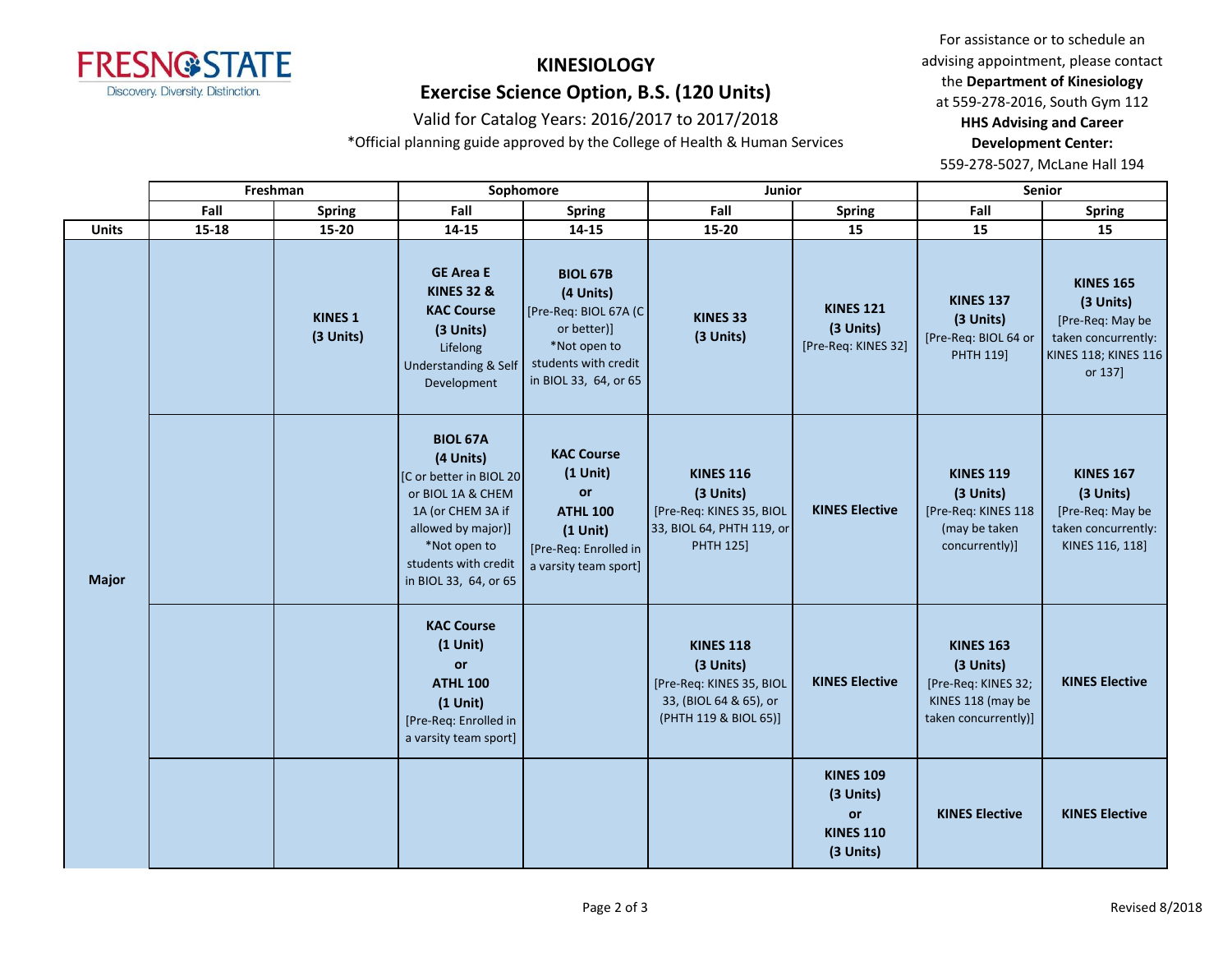

# **KINESIOLOGY Exercise Science Option, B.S. (120 Units)**

#### Valid for Catalog Years: 2016/2017 to 2017/2018

\*Official planning guide approved by the College of Health & Human Services

For assistance or to schedule an advising appointment, please contact the **Department of Kinesiology** at 559-278-2016, South Gym 112 **HHS Advising and Career Development Center:** 

559-278-5027, McLane Hall 194

|                  |       | Freshman      | Sophomore |               | Junior                                                                                                        |                       | <b>Senior</b>         |                       |
|------------------|-------|---------------|-----------|---------------|---------------------------------------------------------------------------------------------------------------|-----------------------|-----------------------|-----------------------|
|                  | Fall  | <b>Spring</b> | Fall      | <b>Spring</b> | Fall                                                                                                          | <b>Spring</b>         | Fall                  | <b>Spring</b>         |
| <b>Units</b>     | 15-18 | 15-20         | 14-15     | $14 - 15$     | $15 - 20$                                                                                                     | 15                    | 15                    | 15                    |
|                  |       |               |           |               |                                                                                                               | <b>KINES Elective</b> | <b>KINES Elective</b> | <b>KINES Elective</b> |
| <b>Electives</b> |       |               |           |               | <b>UDWS (0-4 Units)</b><br>*Upper Division Writing<br>Exam OR "W" Course<br>(must pass with a C or<br>better) |                       |                       |                       |

#### **FOOTNOTES:**

**Prerequisites/Corequisites:** Other restrictions may apply. Please see your course catalog for detailed prerequisite/corequisite requirements.

Grade Requirements: CR/NC grading is not permitted in courses for the Kinesiology major, except in those courses which are designated CR/NC grading only. A grade of C or higher in all required coursework is necessary for successful completion of the major. Any course required as a prerequisite must be completed with a grade of C or better before registration in the subsequent course. Exercise Science students who fail a course (D or F) in the Kinesiology core may retake the class for a second time. If they earn a failing grade (D or F) a second time, they will not be allowed to petition to repeat the course for a third time. These students will not be able to complete the Kinesiology - Exercise Science Option requirements and will be required to declare a new major.

General Education: Units in this area may be used toward a minor (see departmental minors) or supplemental credential. Consult the appropriate department chair, program coordinator, or faculty adviser for further information.

Electives (0-2 units): Units in this area may be used toward a double major or minor. Students must earn a minimum of 120 units total to graduate. The number of required elective units may vary, depending on the amount of units earned from major and GE courses.

**KINES Electives (24 units):** See course catalog for a list of approved KINES Electives for the Kinesiology - Exercise Science Option.

**Upper Division Writing Skills requirement (UDWS):** All undergraduate students must demonstrate competency in writing skills by passing the Upper Division Writing Exam (UDWE) or by obtaining a C or better in an approved upper division writing course, identified by the letter "W."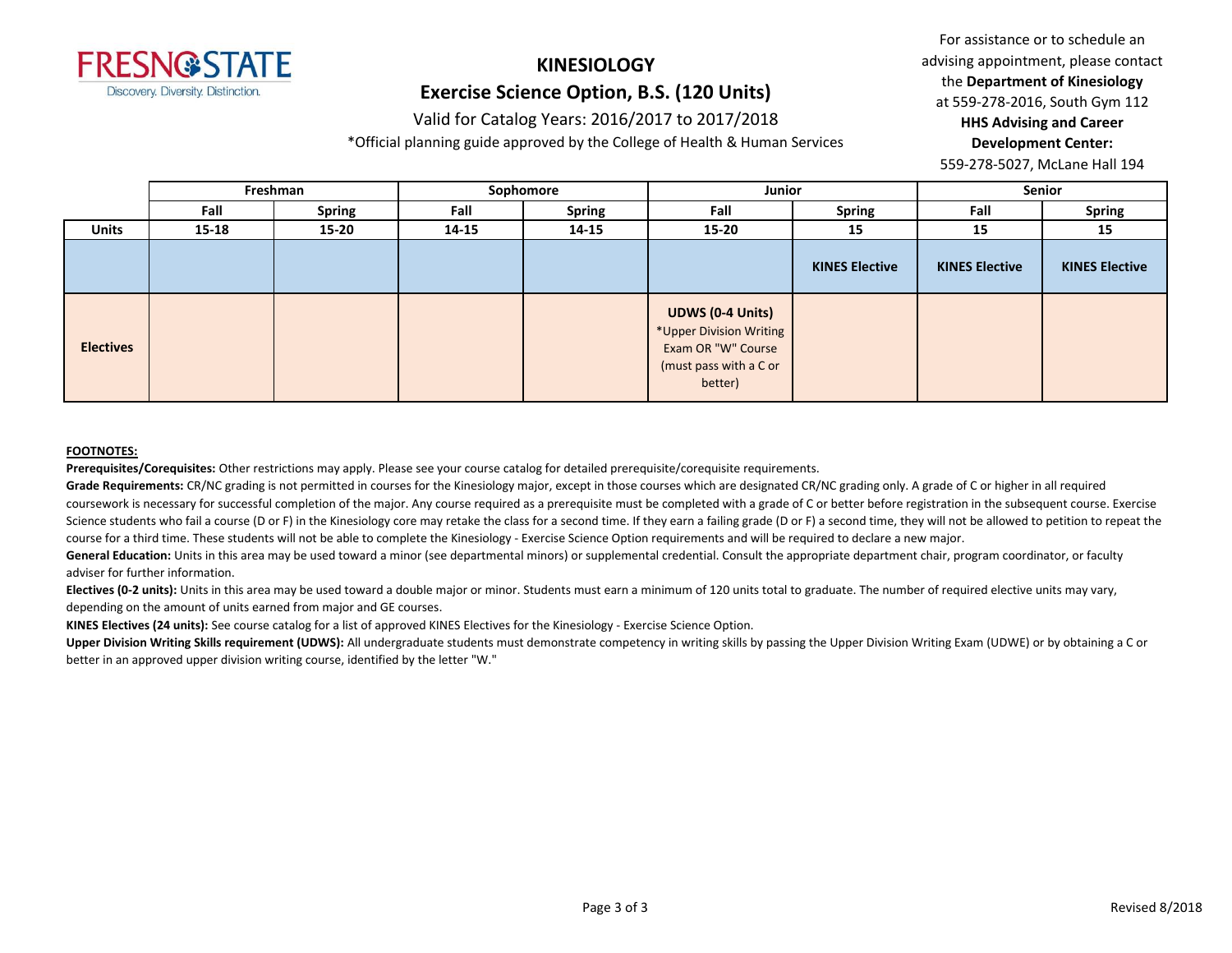

# Valid for Catalog Years: 2013/2014 to 2015/2016 **HHS Advising and Career**

\*Official planning guide approved by the College of Health & Human Services **Development Center:** 559-278-5027,

For assistance or to schedule an **KINESIOLOGY** advising appointment, please contact the **Department** of Kinesiology the **Department of Kinesiology Exercise Science Option, B.S. (120 Units)** at 559-278-2016, South Gym 112

McLane Hall 194

|                                    |                                                                                        | Freshman                                                                            |                                                                                                                                           | Sophomore                                                                                               | Junior                                                                        |                                                      | <b>Senior</b>                                                      |                                                                                                             |
|------------------------------------|----------------------------------------------------------------------------------------|-------------------------------------------------------------------------------------|-------------------------------------------------------------------------------------------------------------------------------------------|---------------------------------------------------------------------------------------------------------|-------------------------------------------------------------------------------|------------------------------------------------------|--------------------------------------------------------------------|-------------------------------------------------------------------------------------------------------------|
|                                    | Fall                                                                                   | <b>Spring</b>                                                                       | Fall                                                                                                                                      | <b>Spring</b>                                                                                           | Fall                                                                          | <b>Spring</b>                                        | Fall                                                               | <b>Spring</b>                                                                                               |
| <b>Units</b>                       | 15-18                                                                                  | $15 - 16$                                                                           | 15-16                                                                                                                                     | 13-18                                                                                                   | 15-20                                                                         | 15                                                   | 15                                                                 | 15                                                                                                          |
|                                    | <b>A1 (3 Units)</b><br><b>Oral Communication</b><br>*Must pass with a C<br>or better   | <b>A3 (3 Units)</b><br><b>Critical Thinking</b><br>*Must pass with a C<br>or better | C1/C2 (3-4 Units)<br><b>Arts or Humanities</b>                                                                                            | <b>B1 (3-4 Units)</b><br><b>Physical Sciences</b><br>*CHEM 1A or 3A<br>recommended                      | <b>ID (3-4 Units)</b><br>Social, Political, &<br><b>Economic Institutions</b> |                                                      |                                                                    |                                                                                                             |
|                                    | <b>A2 (3 Units)</b><br>Written<br>Communication<br>*Must pass with a C<br>or better    | <b>C2 (3-4 Units)</b><br><b>Humanities</b>                                          | <b>D1 (3 Units)</b><br><b>American History</b>                                                                                            | <b>B3 (0-3 Units)</b><br>Lab                                                                            | MI (3 Units)<br>Multicultural/Internation<br>al                               |                                                      |                                                                    |                                                                                                             |
| <b>General</b><br><b>Education</b> | <b>B2 (3-4 Units)</b><br><b>Life Sciences</b><br>*BIOL 1A or 10<br>recommended         | <b>D3 (3 Units)</b><br><b>Social Science</b>                                        |                                                                                                                                           | D2 (3 Units)<br>American<br>Government                                                                  |                                                                               |                                                      |                                                                    |                                                                                                             |
|                                    | <b>B4 (3-4 Units)</b><br>Quantitative<br>Reasoning<br>*Must pass with a C<br>or better |                                                                                     |                                                                                                                                           | IB (3 Units)<br><b>Physical Universe &amp;</b><br>Its Life Forms                                        |                                                                               |                                                      |                                                                    |                                                                                                             |
|                                    | <b>C1 (3-4 Units)</b><br>Arts                                                          |                                                                                     |                                                                                                                                           | <b>IC (3-4 Units)</b><br><b>Arts &amp; Humanities</b>                                                   |                                                                               |                                                      |                                                                    |                                                                                                             |
| <b>Major</b>                       |                                                                                        | <b>BIOL 64 (3 Units)</b><br>*Not open to<br>students with credit<br>in BIOL 33      | <b>GE Area E</b><br><b>KINES 32 &amp;</b><br><b>KAC Course</b><br>(3 Units)<br>Lifelong<br><b>Understanding &amp; Self</b><br>Development | <b>KAC Course</b><br>(1 Unit) or ATHL<br>100 (1 Unit)<br>[Pre-Req: Enrolled in<br>a varsity team sport] | KINES 33 (3 Units)                                                            | <b>KINES 121</b><br>(3 Units)<br>[Pre-Req: KINES 32] | <b>KINES 137</b><br>(3 Units)<br>[Pre-Req: BIOL 64 or<br>PHTH 119] | <b>KINES 165</b><br>(3 Units)<br>[Pre-Req: May be<br>taken concurrently:<br>KINES 118; KINES 116<br>or 137] |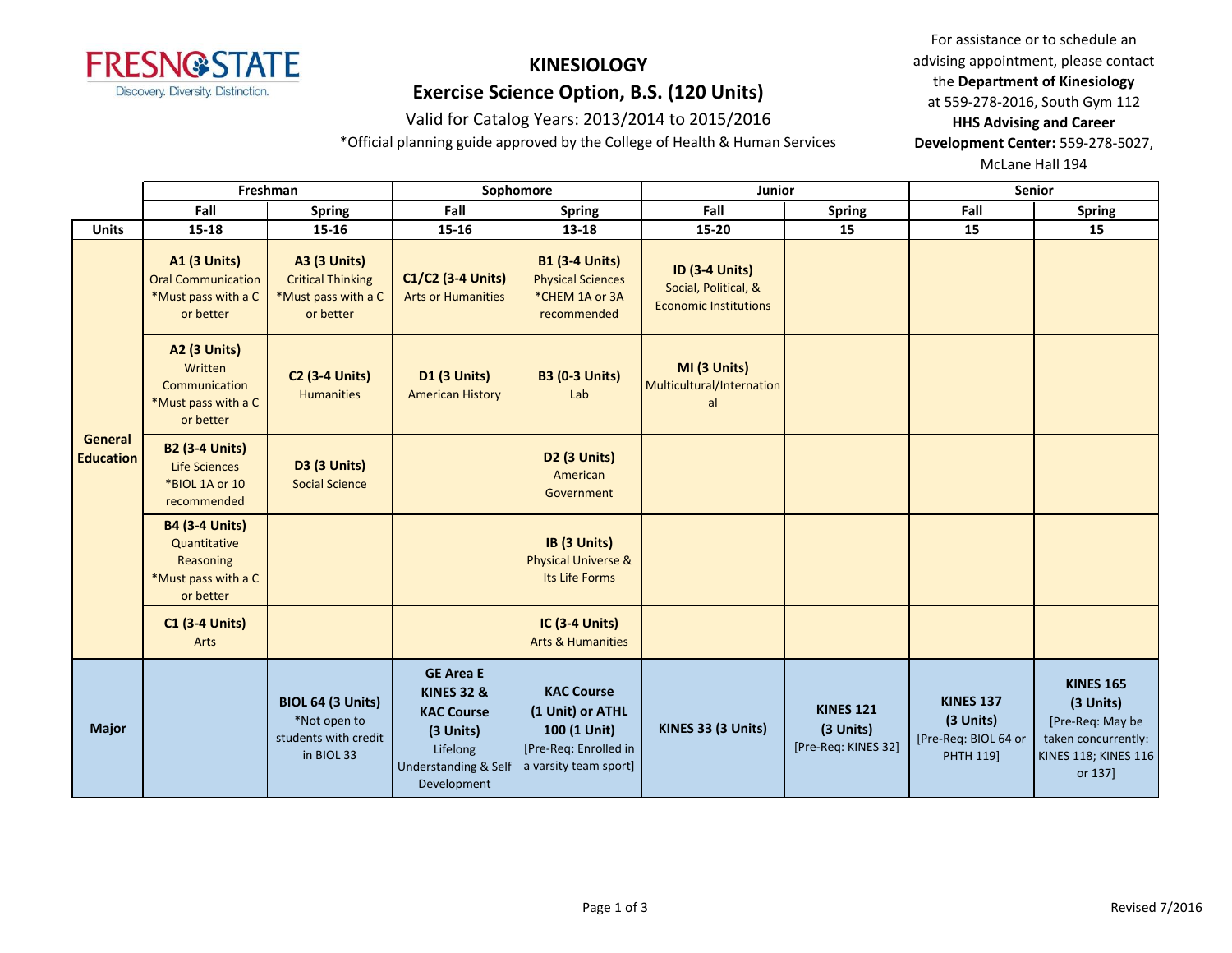

### Valid for Catalog Years: 2013/2014 to 2015/2016 **HHS Advising and Career**

\*Official planning guide approved by the College of Health & Human Services **Development Center:** 559-278-5027,

For assistance or to schedule an **KINESIOLOGY** advising appointment, please contact the **Department** of Kinesiology the **Department of Kinesiology Exercise Science Option, B.S. (120 Units)** at 559-278-2016, South Gym 112

McLane Hall 194

|                  |       | Freshman          |                                                                                                         | Sophomore     | Junior                                                                                                        |                                                                   | Senior                                                                                            |                                                                                             |
|------------------|-------|-------------------|---------------------------------------------------------------------------------------------------------|---------------|---------------------------------------------------------------------------------------------------------------|-------------------------------------------------------------------|---------------------------------------------------------------------------------------------------|---------------------------------------------------------------------------------------------|
|                  | Fall  | <b>Spring</b>     | Fall                                                                                                    | <b>Spring</b> | Fall                                                                                                          | <b>Spring</b>                                                     | Fall                                                                                              | <b>Spring</b>                                                                               |
| <b>Units</b>     | 15-18 | 15-16             | $15 - 16$                                                                                               | 13-18         | 15-20                                                                                                         | 15                                                                | 15                                                                                                | 15                                                                                          |
|                  |       | KINES 1 (3 Units) | <b>BIOL 65 (5 Units)</b><br>*Not open to<br>students with credit<br>in BIOL 33                          |               | <b>KINES 116 (3 Units)</b><br>[Pre-Req: KINES 35, BIOL<br>33, BIOL 64, PHTH 119,<br>or PHTH 125]              | <b>KINES Elective</b>                                             | <b>KINES 119</b><br>(3 Units)<br>[Pre-Req: KINES 118<br>(may be taken<br>concurrently)]           | <b>KINES 167</b><br>(3 Units)<br>[Pre-Req: May be<br>taken concurrently:<br>KINES 116, 118] |
| <b>Major</b>     |       |                   | <b>KAC Course</b><br>(1 Unit) or ATHL<br>100 (1 Unit)<br>[Pre-Req: Enrolled in<br>a varsity team sport] |               | <b>KINES 118 (3 Units)</b><br>[Pre-Req: KINES 35, BIOL<br>33, (BIOL 64 & 65), or<br>(PHTH 119 & BIOL 65)]     | <b>KINES Elective</b>                                             | <b>KINES 163</b><br>(3 Units)<br>[Pre-Req: KINES 32;<br>KINES 118 (may be<br>taken concurrently)] | <b>KINES Elective</b>                                                                       |
|                  |       |                   |                                                                                                         |               |                                                                                                               | <b>KINES 109</b><br>(3 Units) or<br><b>KINES 110</b><br>(3 Units) | <b>KINES Elective</b>                                                                             | <b>KINES Elective</b>                                                                       |
|                  |       |                   |                                                                                                         |               |                                                                                                               | <b>KINES Elective</b>                                             | <b>KINES Elective</b>                                                                             | <b>KINES Elective</b>                                                                       |
| <b>Electives</b> |       |                   |                                                                                                         |               | <b>UDWS (0-4 Units)</b><br>*Upper Division Writing<br>Exam OR "W" Course<br>(must pass with a C or<br>better) |                                                                   |                                                                                                   |                                                                                             |